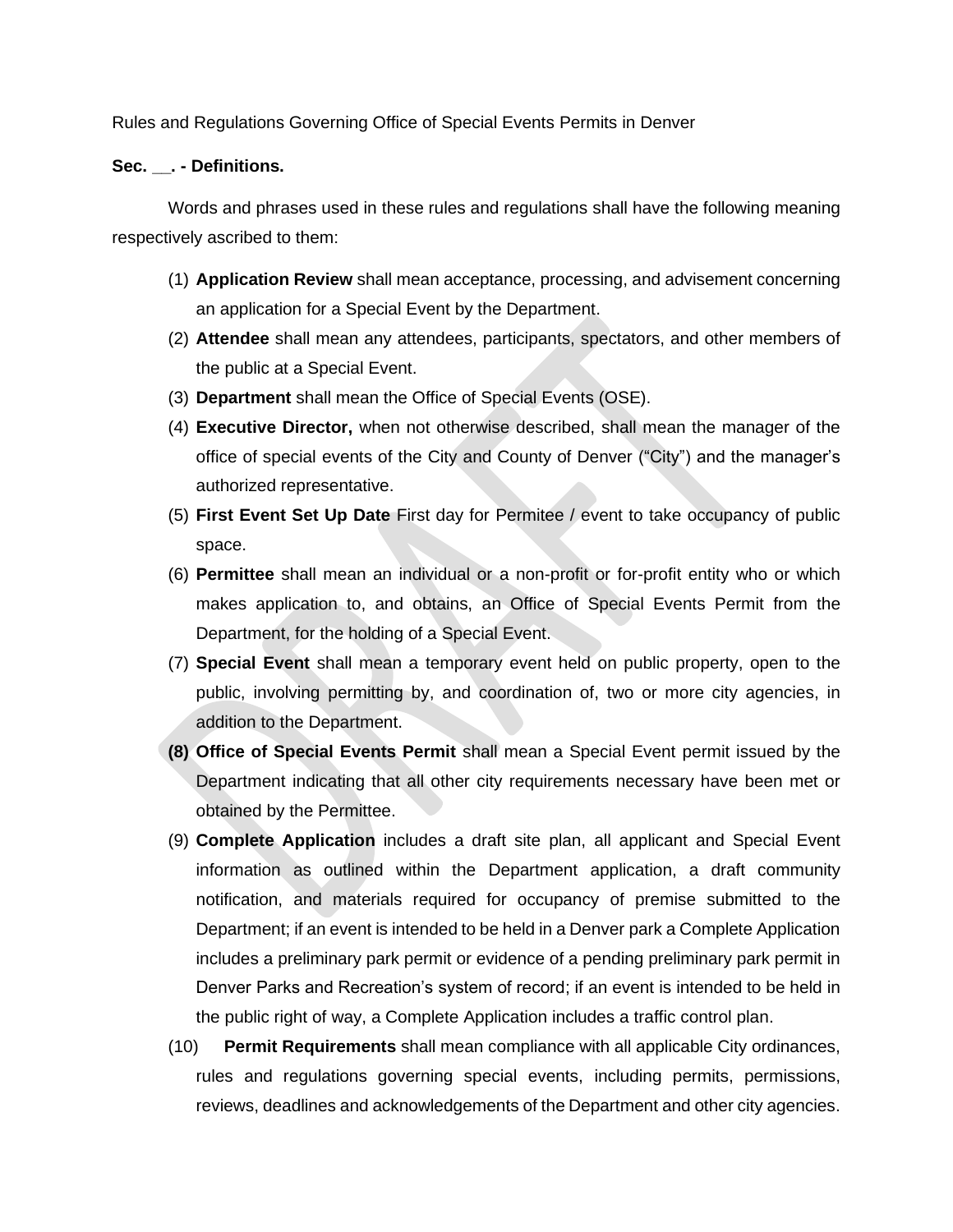(11) **Total Number of Daily Attendees**: includes the total number of persons attending an event throughout one day; this does not include staff or volunteers.

## **Sec. . – Application Process**

Timelines:

1. A Complete Application and the payment of any applicable fee for an Office of Special Events Permit must be submitted to the Department as provided below:

a. 60 days prior to the first event set-up date.

b. Applications submitted 59 days, but no later than 30 days, prior to the first event set-up date will be charged late fees outlined below, in section - Fees.

c. Applications submitted less than 30 days prior to first event set-up date will not be processed unless explicit written authorization from Executive Directors of the Department and the city agency or agencies charged with control of the public property upon which the Special Event is being requested is provided to the applicant.

d. Finalized Permit Requirements are due to the Department 5 business days prior to first event date. Permit Requirements submitted less than 5 business days prior to event may be subject to an administrative late fee equal to two times the initial application fee. However, if the Executive Director, in his/her sole discretion determines that the City is the sole limiting factor in completing all requirements, no administrative late fee will be assessed.

2. Application deadlines for Special Event applications as provided above may be waived by the Executive Director if the following conditions are met: (1) the Permittee can show good cause such as but not limited to extenuating circumstances, City and County of Denver needs, preapproval by Executive Director, (2) no unreasonable burden on the City will be created by the waiver, (3) No history of late or non-payment.

# **Sec. - Process**

Upon submittal of a Complete Application and payment of applicable application fee for a Special Event, Department staff will conduct an Application Review. The application fee, described in Sec. \_\_\_\_, below, shall be due and payable to the Manager of Finance upon submittal of the Complete Application. Department staff will advise Permitee of all necessary Special Event Permit Requirements for the proposed Special Event. Permitee shall work closely with Department staff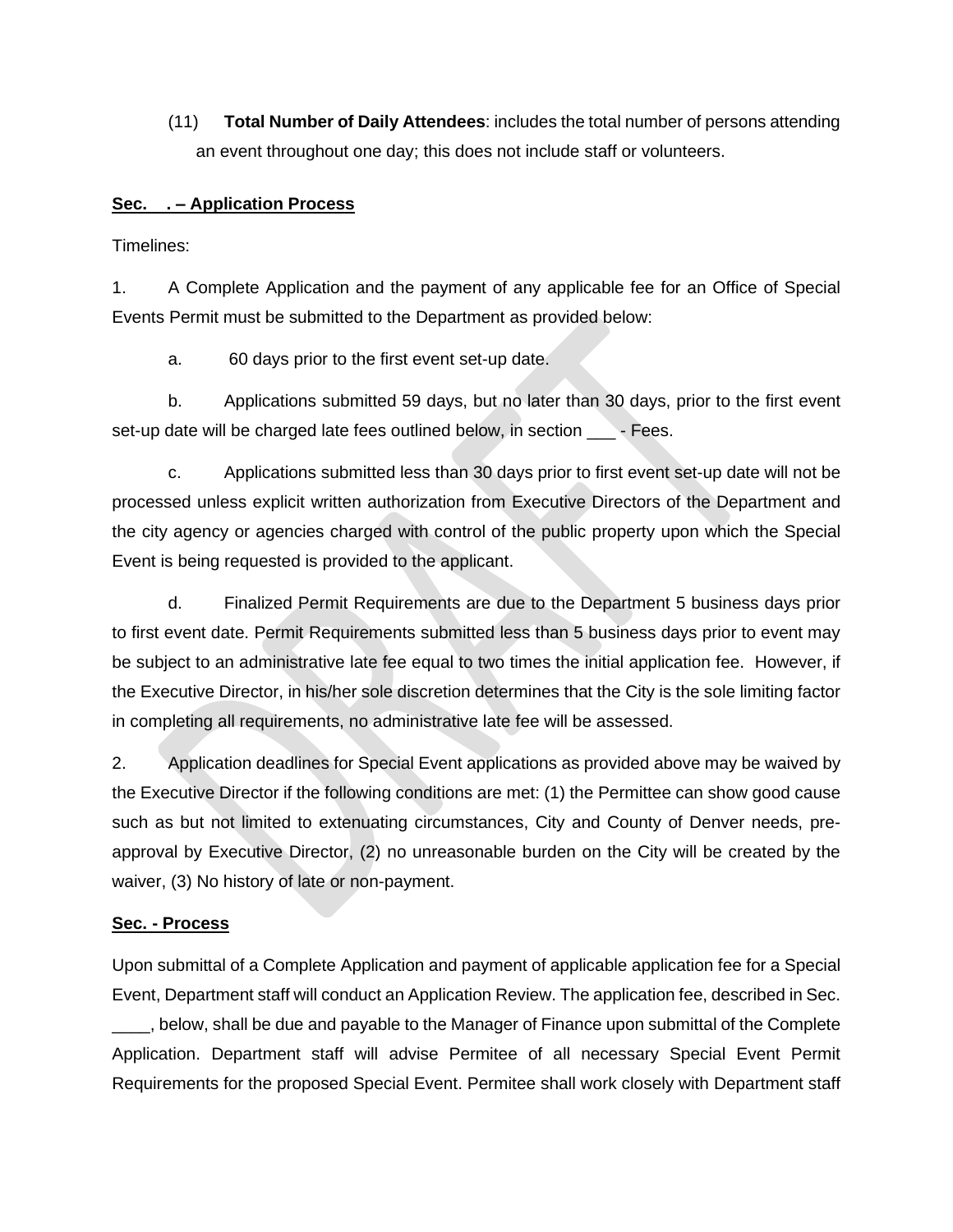to identify and obtain all other necessary and applicable City permits and meet all city requirements, depending on the details of the proposed Special Event. An Office of Special Events Permit shall only be approved after any and all other applicable City requirements are complete and necessary permits, approvals, and permissions are obtained. If an event fundamentally changes its initial proposed format, a new application may be required.

### **Sec. . – Fees**

| <b>Total Number of Daily</b><br>Attendees* |                                   |
|--------------------------------------------|-----------------------------------|
| 1-350                                      | \$25                              |
| 351-3,000                                  | \$75                              |
| 3,001-10,000                               | \$150                             |
| $10,000 +$                                 | \$250                             |
|                                            |                                   |
| Late fees                                  |                                   |
| < 60 days for application                  | 2x application fee for expediting |

Application fees will not be assessed for internal city events.

# **Sec. . - Special event impact area.**

(a) In the interests of public health, safety, and welfare, the Department may designate a special event impact area that surrounds a Special Event. If a special event impact area is designated, the City may limit the number of permits, applications, or approvals issued within the special event impact area.

- (b) The Department will set the duration and boundaries of a special event impact area:
	- (i) in coordination with affected city departments and public agencies; and
	- (ii) balancing the needs of the Special Event with public health, safety, and welfare

(c) A business or property, including a vendor licensed under the department of excise and licenses, located within a special event impact area will not be required to seek additional permits if the business or property operates in a manner consistent with its existing permits.